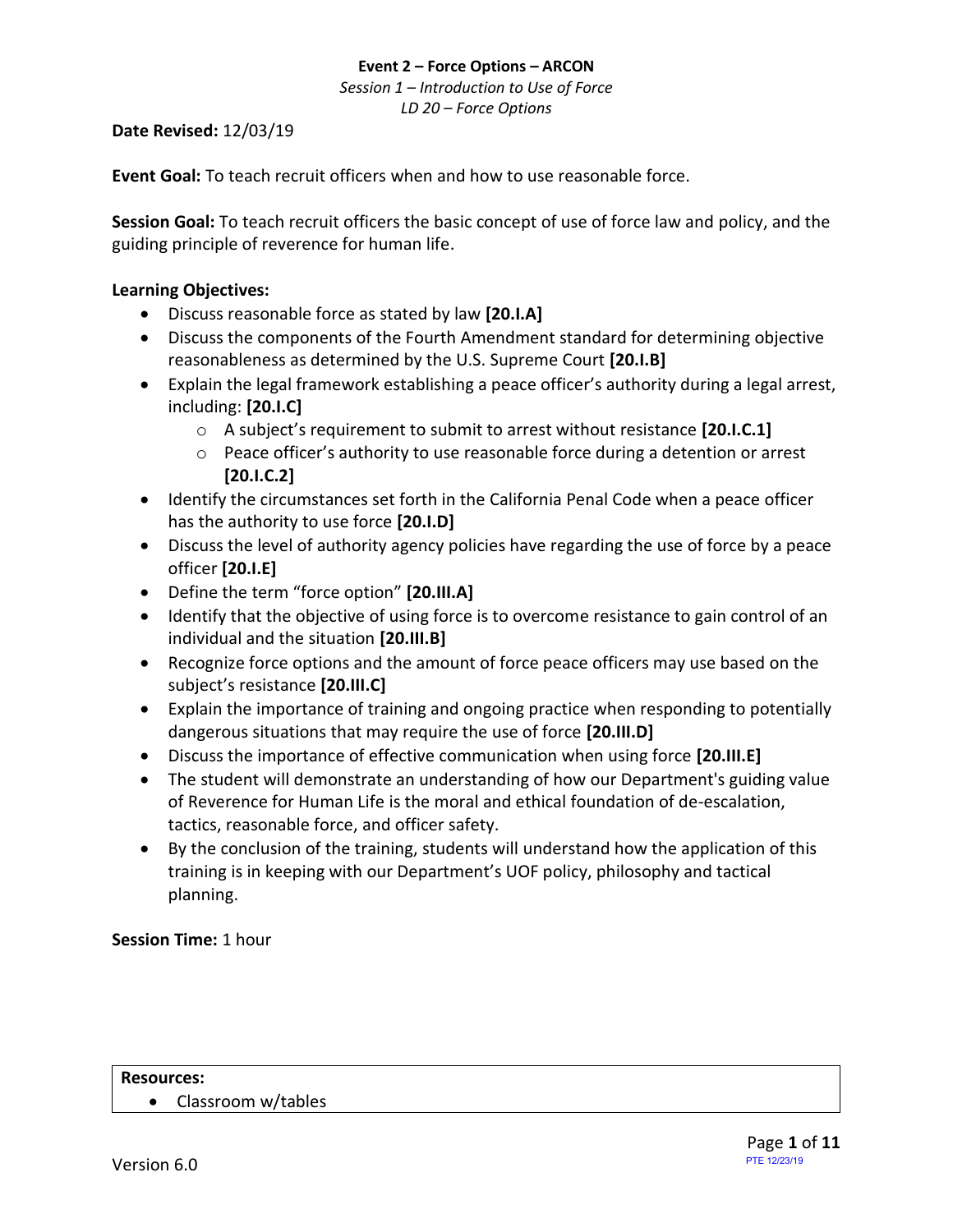*Session 1 – Introduction to Use of Force*

*LD 20 – Force Options*

- White board
- Dry-erase marker
- Use of Force Tactics Directive No. 1 (2009) (1 per student)
- Special Order No. 5 (2017) (1 per student)
- Notice 3.2 (April 2017) (1 per student)
- Notice 1.3 (January 2018) (1 per student)
- Use of force standard poster board

**Session Summary:** The instructor will hand out Directive No. 1, Special Order No. 5, Notice 3.2 (April 2017) and Notice 1.3 (January 2018). Then he/she will lead an overhead facilitated discussion with the class.

| Ι.                         |                                                                                                                                                                                                                                                                                                                                                                                                                                                                                                                                                                                                                                                                                                                                                                                                                       |                                                                                                                                                                                                                                                                                                                                                                                                                                                                            |
|----------------------------|-----------------------------------------------------------------------------------------------------------------------------------------------------------------------------------------------------------------------------------------------------------------------------------------------------------------------------------------------------------------------------------------------------------------------------------------------------------------------------------------------------------------------------------------------------------------------------------------------------------------------------------------------------------------------------------------------------------------------------------------------------------------------------------------------------------------------|----------------------------------------------------------------------------------------------------------------------------------------------------------------------------------------------------------------------------------------------------------------------------------------------------------------------------------------------------------------------------------------------------------------------------------------------------------------------------|
|                            | Introduction to use of force                                                                                                                                                                                                                                                                                                                                                                                                                                                                                                                                                                                                                                                                                                                                                                                          | Handout - Directive No. 1, Special Order                                                                                                                                                                                                                                                                                                                                                                                                                                   |
| А.                         | Reverence for human life - PC 835(a)(1) [1]                                                                                                                                                                                                                                                                                                                                                                                                                                                                                                                                                                                                                                                                                                                                                                           | No. 5, Notice 3.2, Notice 1.3                                                                                                                                                                                                                                                                                                                                                                                                                                              |
|                            | 1. Guiding principle in any use of force                                                                                                                                                                                                                                                                                                                                                                                                                                                                                                                                                                                                                                                                                                                                                                              |                                                                                                                                                                                                                                                                                                                                                                                                                                                                            |
|                            | situation                                                                                                                                                                                                                                                                                                                                                                                                                                                                                                                                                                                                                                                                                                                                                                                                             | Facilitated discussion (1 hour):                                                                                                                                                                                                                                                                                                                                                                                                                                           |
| 2.                         | It is both moral and ethical to place the                                                                                                                                                                                                                                                                                                                                                                                                                                                                                                                                                                                                                                                                                                                                                                             |                                                                                                                                                                                                                                                                                                                                                                                                                                                                            |
|                            |                                                                                                                                                                                                                                                                                                                                                                                                                                                                                                                                                                                                                                                                                                                                                                                                                       | Explain - All use of force should be guided                                                                                                                                                                                                                                                                                                                                                                                                                                |
| 3.                         |                                                                                                                                                                                                                                                                                                                                                                                                                                                                                                                                                                                                                                                                                                                                                                                                                       | by the principle of reverence for human                                                                                                                                                                                                                                                                                                                                                                                                                                    |
|                            |                                                                                                                                                                                                                                                                                                                                                                                                                                                                                                                                                                                                                                                                                                                                                                                                                       |                                                                                                                                                                                                                                                                                                                                                                                                                                                                            |
| 4.                         |                                                                                                                                                                                                                                                                                                                                                                                                                                                                                                                                                                                                                                                                                                                                                                                                                       |                                                                                                                                                                                                                                                                                                                                                                                                                                                                            |
|                            |                                                                                                                                                                                                                                                                                                                                                                                                                                                                                                                                                                                                                                                                                                                                                                                                                       | [1] Ask - What do you think we mean by                                                                                                                                                                                                                                                                                                                                                                                                                                     |
|                            |                                                                                                                                                                                                                                                                                                                                                                                                                                                                                                                                                                                                                                                                                                                                                                                                                       |                                                                                                                                                                                                                                                                                                                                                                                                                                                                            |
|                            |                                                                                                                                                                                                                                                                                                                                                                                                                                                                                                                                                                                                                                                                                                                                                                                                                       | $\bullet$                                                                                                                                                                                                                                                                                                                                                                                                                                                                  |
|                            |                                                                                                                                                                                                                                                                                                                                                                                                                                                                                                                                                                                                                                                                                                                                                                                                                       |                                                                                                                                                                                                                                                                                                                                                                                                                                                                            |
|                            |                                                                                                                                                                                                                                                                                                                                                                                                                                                                                                                                                                                                                                                                                                                                                                                                                       |                                                                                                                                                                                                                                                                                                                                                                                                                                                                            |
|                            |                                                                                                                                                                                                                                                                                                                                                                                                                                                                                                                                                                                                                                                                                                                                                                                                                       | $\bullet$                                                                                                                                                                                                                                                                                                                                                                                                                                                                  |
|                            |                                                                                                                                                                                                                                                                                                                                                                                                                                                                                                                                                                                                                                                                                                                                                                                                                       |                                                                                                                                                                                                                                                                                                                                                                                                                                                                            |
|                            |                                                                                                                                                                                                                                                                                                                                                                                                                                                                                                                                                                                                                                                                                                                                                                                                                       |                                                                                                                                                                                                                                                                                                                                                                                                                                                                            |
|                            |                                                                                                                                                                                                                                                                                                                                                                                                                                                                                                                                                                                                                                                                                                                                                                                                                       |                                                                                                                                                                                                                                                                                                                                                                                                                                                                            |
|                            |                                                                                                                                                                                                                                                                                                                                                                                                                                                                                                                                                                                                                                                                                                                                                                                                                       |                                                                                                                                                                                                                                                                                                                                                                                                                                                                            |
|                            |                                                                                                                                                                                                                                                                                                                                                                                                                                                                                                                                                                                                                                                                                                                                                                                                                       |                                                                                                                                                                                                                                                                                                                                                                                                                                                                            |
|                            |                                                                                                                                                                                                                                                                                                                                                                                                                                                                                                                                                                                                                                                                                                                                                                                                                       |                                                                                                                                                                                                                                                                                                                                                                                                                                                                            |
|                            |                                                                                                                                                                                                                                                                                                                                                                                                                                                                                                                                                                                                                                                                                                                                                                                                                       |                                                                                                                                                                                                                                                                                                                                                                                                                                                                            |
|                            |                                                                                                                                                                                                                                                                                                                                                                                                                                                                                                                                                                                                                                                                                                                                                                                                                       |                                                                                                                                                                                                                                                                                                                                                                                                                                                                            |
|                            |                                                                                                                                                                                                                                                                                                                                                                                                                                                                                                                                                                                                                                                                                                                                                                                                                       |                                                                                                                                                                                                                                                                                                                                                                                                                                                                            |
|                            |                                                                                                                                                                                                                                                                                                                                                                                                                                                                                                                                                                                                                                                                                                                                                                                                                       |                                                                                                                                                                                                                                                                                                                                                                                                                                                                            |
|                            |                                                                                                                                                                                                                                                                                                                                                                                                                                                                                                                                                                                                                                                                                                                                                                                                                       |                                                                                                                                                                                                                                                                                                                                                                                                                                                                            |
|                            |                                                                                                                                                                                                                                                                                                                                                                                                                                                                                                                                                                                                                                                                                                                                                                                                                       |                                                                                                                                                                                                                                                                                                                                                                                                                                                                            |
|                            |                                                                                                                                                                                                                                                                                                                                                                                                                                                                                                                                                                                                                                                                                                                                                                                                                       |                                                                                                                                                                                                                                                                                                                                                                                                                                                                            |
|                            | aggressive action by another person                                                                                                                                                                                                                                                                                                                                                                                                                                                                                                                                                                                                                                                                                                                                                                                   |                                                                                                                                                                                                                                                                                                                                                                                                                                                                            |
| 3.                         | Notice 3.2                                                                                                                                                                                                                                                                                                                                                                                                                                                                                                                                                                                                                                                                                                                                                                                                            |                                                                                                                                                                                                                                                                                                                                                                                                                                                                            |
|                            | Any overt exertion by the officer<br>a.                                                                                                                                                                                                                                                                                                                                                                                                                                                                                                                                                                                                                                                                                                                                                                               |                                                                                                                                                                                                                                                                                                                                                                                                                                                                            |
|                            | To maintain control<br>b.                                                                                                                                                                                                                                                                                                                                                                                                                                                                                                                                                                                                                                                                                                                                                                                             |                                                                                                                                                                                                                                                                                                                                                                                                                                                                            |
| 5.<br>6.<br>В.<br>1.<br>2. | highest value on human life<br>Not policy, but a philosophy for how to<br>approach police work<br>Consistent with the department's mission,<br>vision, and values<br>Helps build public trust<br>Using tactical de-escalation techniques and<br>reasonable force demonstrates this<br>principle<br>Definition of a use of force<br>Categorical<br>Officer involved shooting<br>а.<br><b>Carotid Restraint Control Hold</b><br>b.<br>Intentional head strikes with an impact<br>c.<br>weapon<br>d. Hospitalization<br>Non-categorical definition [2]<br>An officer uses a less-lethal control<br>а.<br>device or physical force to<br>Compel a person to comply with the<br>b.<br>employee's direction<br>Overcome resistance of a person<br>c.<br>during an arrest or a detention<br>d. Defend any individual from an | life.<br>reverence for human life?<br>What are your moral and ethical<br>responsibilities as a police officer as it<br>relates to using force?<br>How can valuing human life build public<br>trust?<br>What are some of the things that<br>officers can do to demonstrate this<br>principle?<br>[2] Explain - There are two classifications<br>for a use of force. Categorical vs Non-<br>categorical<br>Ask - What do you think constitutes a<br>reportable use of force? |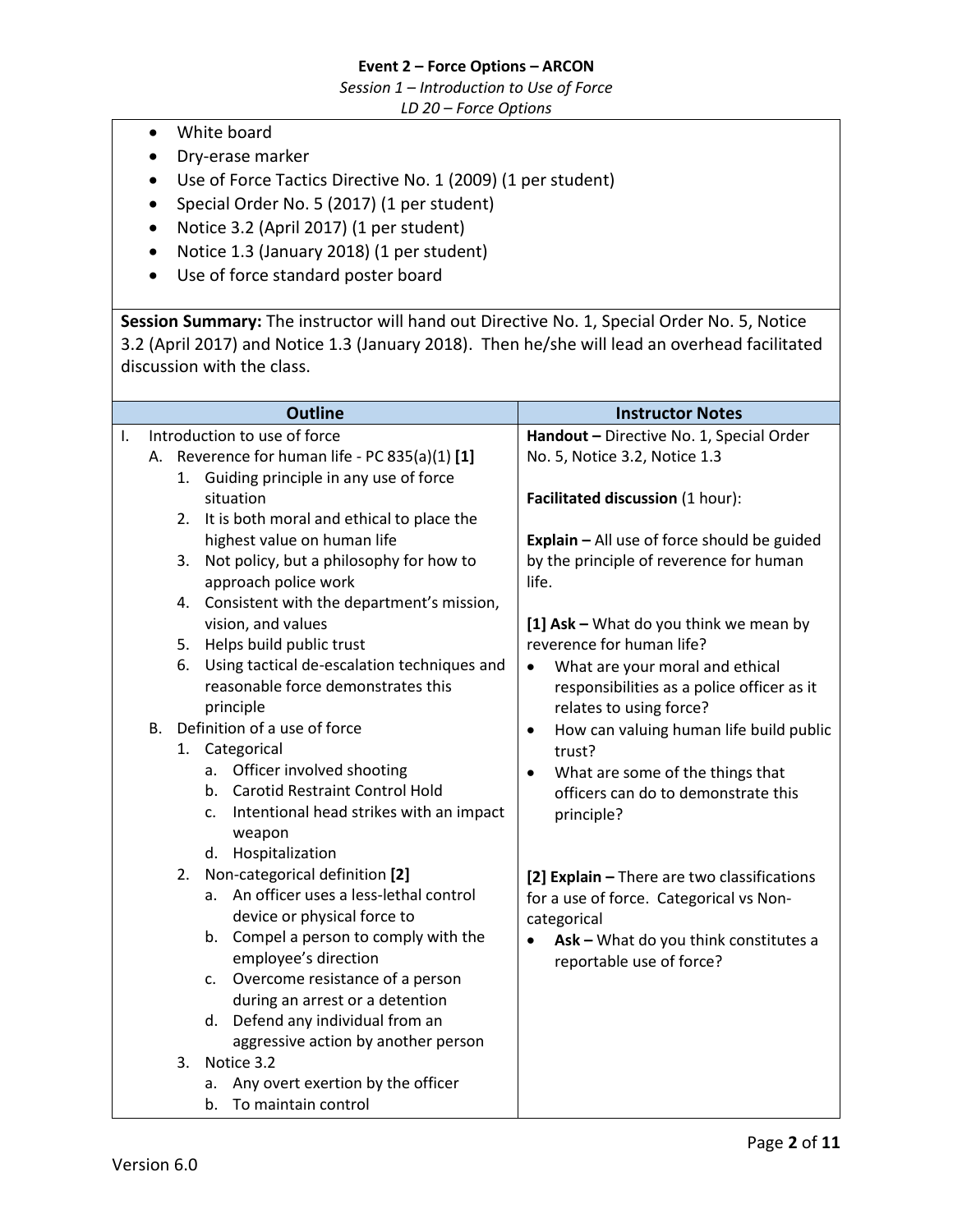*Session 1 – Introduction to Use of Force*

<span id="page-2-3"></span><span id="page-2-2"></span><span id="page-2-1"></span><span id="page-2-0"></span>

|    | LD 20 – FOILE Options                           |                                                      |
|----|-------------------------------------------------|------------------------------------------------------|
|    | c. And/or any struggle by the suspect           |                                                      |
|    | Would then become a reportable use<br>d.        |                                                      |
|    | of force                                        |                                                      |
| C. | Use of force law                                | <b>Explain - 835(a)P.C.</b> gives officers the legal |
|    |                                                 |                                                      |
|    | 1. 835(a)PC - authority to use force [20.I.C]   | authority to use force                               |
|    | Any peace officer who has reasonable<br>а.      |                                                      |
|    | cause to believe that the person to be          |                                                      |
|    | arrested has committed a public                 |                                                      |
|    | offense may use reasonable force to:            | [3] Ask - Can you give me some examples              |
|    | [20.1.C.1][3]                                   | of:                                                  |
|    | 1) Effect an arrest [20.I.D]                    | Effecting an arrest<br>$\bullet$                     |
|    | 2) Prevent escape                               |                                                      |
|    |                                                 | Preventing escape<br>٠                               |
|    | 3) Overcome resistance                          | Overcoming resistance<br>٠                           |
|    | b. LAPD policy includes that officers may       |                                                      |
|    | use reasonable force to:                        |                                                      |
|    | 1) Defend yourself                              |                                                      |
|    | 2) Defend others                                |                                                      |
|    | Officers do not have to retreat or desist<br>C. |                                                      |
|    | from efforts to make an arrest by               |                                                      |
|    | reason of the resistance or threatened          |                                                      |
|    | resistance of the person being arrested         |                                                      |
|    | 1) Officers will not be deemed the              |                                                      |
|    |                                                 |                                                      |
|    | aggressor                                       |                                                      |
|    | 2) Officers will not lose their right to        |                                                      |
|    | self-defense by the use of                      |                                                      |
|    | reasonable force                                |                                                      |
|    | The decision by a peace officer to use<br>d.    |                                                      |
|    | force shall be evaluated from the               |                                                      |
|    | perspective of a reasonable officer in          |                                                      |
|    | the same situation, based on the                |                                                      |
|    | totality of the circumstances known to          |                                                      |
|    |                                                 |                                                      |
|    | or perceived by the officer at the time,        |                                                      |
|    | rather than with the benefit of                 |                                                      |
|    | hindsight, and that the totality of the         |                                                      |
|    | circumstances shall account for                 |                                                      |
|    | occasions when officers may be forced           |                                                      |
|    | to make quick judgments about using             |                                                      |
|    | force.                                          | [4] Explain - Graham v Connor summary                |
|    | 1)<br>Graham v. Connor (Supreme Court,          | Describe the incident<br>$\bullet$                   |
|    | 1989) [20.I.A][4]                               |                                                      |
|    | a) Incident Summary                             | Stop at various points and ask students<br>$\bullet$ |
|    | (1) Graham was a diabetic                       | to consider what the officers perceived              |
|    |                                                 |                                                      |
|    | having an insulin reaction                      |                                                      |
|    | (2) He had his friend drive him                 |                                                      |
|    | to a convenience store to                       |                                                      |
|    | buy orange juice                                |                                                      |
|    |                                                 |                                                      |
|    |                                                 |                                                      |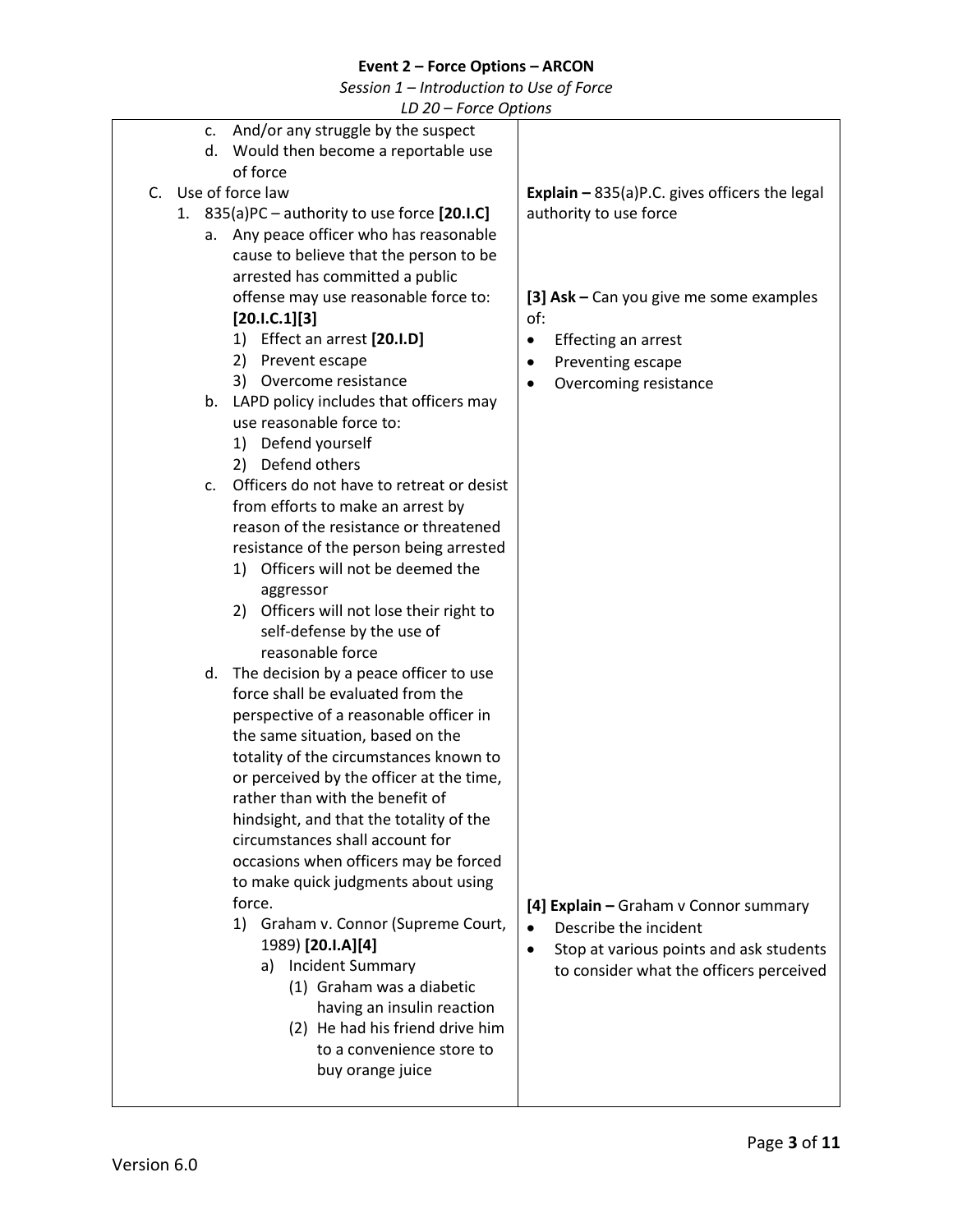*Session 1 – Introduction to Use of Force*

<span id="page-3-0"></span>

| LD 20 – FOILE OPHONS                      |                                            |
|-------------------------------------------|--------------------------------------------|
| (3) There was a long line so he           |                                            |
| quickly ran out of the store              |                                            |
| and back to the vehicle                   |                                            |
| (4) The vehicle quickly drove             |                                            |
| away                                      |                                            |
| (5) Officer Connor believed a             |                                            |
| 211 occurred at the store                 |                                            |
| and conducted a traffic                   |                                            |
| stop                                      |                                            |
| (6) Graham exited the vehicle,            |                                            |
| ran around the vehicle                    |                                            |
|                                           |                                            |
| twice and passed out on                   |                                            |
| the curb                                  |                                            |
| (7) Officer Connor believed               |                                            |
| that Graham was drunk                     |                                            |
| (8) Officer Connor and backup             |                                            |
| officers handcuffed                       |                                            |
| Graham and placed him                     |                                            |
| face down against the                     |                                            |
| hood                                      |                                            |
| (9) When Graham regained                  |                                            |
| consciousness, he                         |                                            |
| attempted to explain that                 |                                            |
| he was diabetic                           |                                            |
| (10) An officer shoved his face           |                                            |
| back down and then                        |                                            |
| officers picked him up and                |                                            |
| put him in the backseat                   |                                            |
| head first                                |                                            |
| (11) After discovering that there         |                                            |
|                                           |                                            |
| was no crime at the store,                |                                            |
| officers released Graham at               |                                            |
| his home                                  |                                            |
| Objective reasonableness guidelines<br>e. |                                            |
| [20.1.B][5]                               | [5] Discuss - Objective reasonableness     |
| 1) Judged through the perspective of      | guidelines and the importance of the       |
| a reasonable officer                      | "totality of the circumstances" in judging |
| 2) Based on the totality of facts         | reasonableness                             |
| known to the officer at the time          |                                            |
| that the force was applied                |                                            |
| a) Examined through the eyes of           | [6] Ask - How does the no 20/20 hindsight  |
| an officer on scene at the time           | ruling impact how reasonable force is      |
| b) No 20/20 hindsight [6]                 | determined?                                |
| Based on the facts and<br>3)              |                                            |
| circumstances confronting the             |                                            |
| officer without regard to the             |                                            |
| underlying intent or motivation           |                                            |
|                                           |                                            |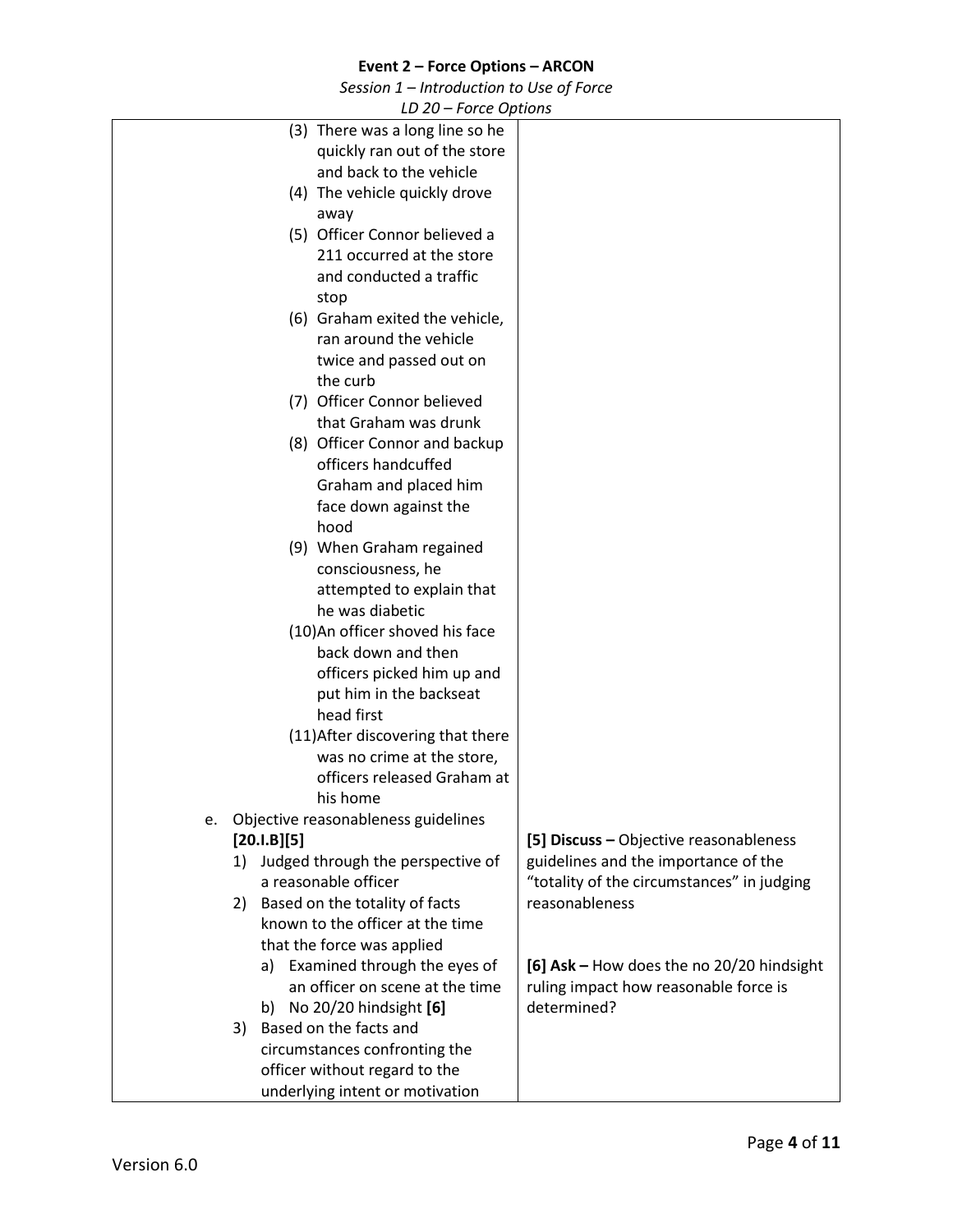*Session 1 – Introduction to Use of Force*

<span id="page-4-0"></span>

|    |      | LD ZU – FUILE UPHUIIS                 |                                                    |
|----|------|---------------------------------------|----------------------------------------------------|
|    | 4)   | Based on the knowledge that the       |                                                    |
|    |      | officer acted properly under          |                                                    |
|    |      | established law at the time           |                                                    |
|    |      | 5) Must account for the fact that     |                                                    |
|    |      | officers are often forced to make     |                                                    |
|    |      | split-second judgments about the      |                                                    |
|    |      | amount of force that is necessary in  |                                                    |
|    |      |                                       |                                                    |
|    |      | circumstances that are tense,         |                                                    |
|    |      | uncertain, and rapidly evolving       |                                                    |
| f. |      | Reasonable officer standard [7]       |                                                    |
|    |      | 1) Would another officer with similar | [7] Ask - What do you think the reasonable         |
|    |      | training and experience               | officer standard should include?                   |
|    |      | 2) Facing similar circumstances       |                                                    |
|    | 3)   | Act the same way or use similar       |                                                    |
|    |      | judgment                              |                                                    |
|    |      | 4) Does not have to be the best       |                                                    |
|    |      | decision, just a reasonable decision  |                                                    |
| g. |      | Factors used to determine             |                                                    |
|    |      | reasonableness [8]                    |                                                    |
|    |      | 1) The seriousness of the crime or    | [8] Explain - The court listed factors that        |
|    |      | suspected offense                     | should be used to determine                        |
|    | a) - | The crime that the officer is         | reasonableness.                                    |
|    |      | responding to with force              | Ask - What do you think these factors<br>$\bullet$ |
|    | b)   | Not necessarily the original          | are?                                               |
|    |      | crime                                 |                                                    |
|    | 2)   | The level of threat or resistance     |                                                    |
|    |      |                                       |                                                    |
|    |      | presented by the subject [20.III.C]   |                                                    |
|    | 3)   | Whether the subject was posing an     |                                                    |
|    |      | imminent threat to officers or a      |                                                    |
|    |      | danger to the community               |                                                    |
|    | 4)   | The potential for injury to citizens, |                                                    |
|    |      | officers, or subjects                 |                                                    |
|    | 5)   | The risk or apparent attempt by the   | <b>Show video case study</b> $-72$ year old        |
|    |      | subject to escape                     | <b>Woman Tased</b>                                 |
|    | 6)   | The conduct of the subject being      | https://www.youtube.com/watch?v=UNP                |
|    |      | confronted (as reasonably             | uVh5eACw                                           |
|    |      | perceived by the officer at the       |                                                    |
|    |      | time)                                 |                                                    |
|    |      | 7) The amount of time and any         |                                                    |
|    |      | changing circumstances during         |                                                    |
|    |      | which the officer had to determine    |                                                    |
|    |      | the type and amount of force that     |                                                    |
|    |      | appeared to be reasonable             |                                                    |
|    |      |                                       |                                                    |
|    | 8)   | The availability of other resources   |                                                    |
|    | 9)   | The training and experience of the    |                                                    |
|    |      | officers                              |                                                    |
|    |      |                                       |                                                    |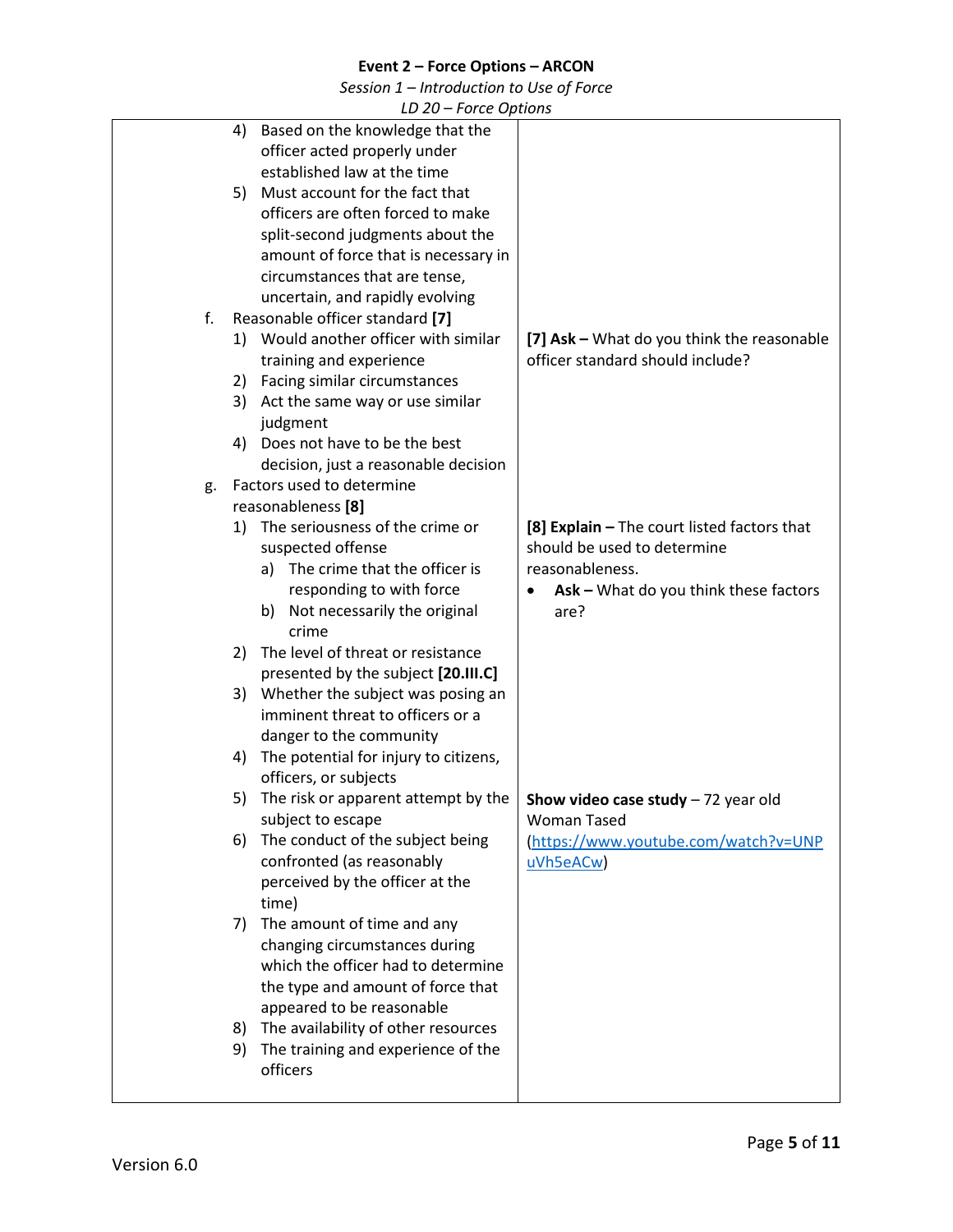*Session 1 – Introduction to Use of Force*

<span id="page-5-1"></span><span id="page-5-0"></span>

|    |    | LD 20 – FOILE OPHONS                         |                                                     |
|----|----|----------------------------------------------|-----------------------------------------------------|
|    |    | 10) The proximity or access of weapons       |                                                     |
|    |    | to the subject                               |                                                     |
|    |    | 11) Officer vs subject factors               |                                                     |
|    |    | a) Age                                       |                                                     |
|    |    | Size                                         |                                                     |
|    |    | b)                                           |                                                     |
|    |    | Relative strength<br>c)                      |                                                     |
|    |    | Skill level<br>d)                            |                                                     |
|    |    | e) Injury or exhaustion                      |                                                     |
|    |    | Number of officers vs number<br>f)           |                                                     |
|    |    | of suspects                                  |                                                     |
|    |    | Environmental factors or other<br>g)         |                                                     |
|    |    |                                              |                                                     |
|    |    | exigent circumstances                        |                                                     |
|    | h. | The objective of a use of force is to        |                                                     |
|    |    | ultimately gain or maintain control of       |                                                     |
|    |    | an individual and the situation [9]          | [9] Ask - What is the ultimate objective of         |
|    | i. | 835(a)(5)                                    | a use of force?                                     |
|    |    | 1) Individuals with physical, mental         |                                                     |
|    |    | health, developmental, or                    |                                                     |
|    |    | intellectual disabilities are                |                                                     |
|    |    |                                              |                                                     |
|    |    | significantly more likely to                 | [10] Ask $-$ Are people required to submit to       |
|    |    | experience greater levels of                 | arrest by a police officer?                         |
|    |    | physical force during police                 |                                                     |
|    |    | interactions, as their disability may        | Follow-up: Why would someone choose to              |
|    |    | affect their ability to understand or        | resist arrest?                                      |
|    |    | comply with commands from peace              | Seeking:                                            |
|    |    | officers. It is estimated that               | To escape/flee                                      |
|    |    |                                              |                                                     |
|    |    | individuals with disabilities are            | To cause malicious harm to the officer<br>$\bullet$ |
|    |    | involved in between one-third and            | They do not trust the police<br>$\bullet$           |
|    |    | one-half of all fatal encounters with        | Fear of consequences<br>$\bullet$                   |
|    |    | law enforcement.                             |                                                     |
|    |    | 2. 834(a)PC [20.I.C.2]                       | [11] Explain - LAPD Use of force policy is          |
|    | а. | If a person has knowledge, or by the         | based on the Graham v Connor ruling,                |
|    |    | exercise of reasonable care, should          |                                                     |
|    |    | have knowledge                               | including objectively reasonable force, the         |
|    |    |                                              | factors that determine reasonableness, and          |
|    | b. | That he is being arrested by a police        | the reasonable officer standard                     |
|    |    | officer                                      | Note: Officers shall attempt to de-<br>$\bullet$    |
|    | c. | It is the duty of such a person to refrain   | escalate and should always be guided                |
|    |    | from using force or any weapon to            | by the principle of reverence for                   |
|    |    | resist such an arrest [10]                   | human life                                          |
|    |    | D. LAPD use of force policy [11]             |                                                     |
|    |    | 1. Federal and state law are guidelines, but | There will be additional in depth<br>$\bullet$      |
|    |    | officers must adhere to the department use   | training on de-escalation in future                 |
|    |    |                                              | classes                                             |
|    |    | of force policy [20.I.E]                     |                                                     |
| 2. |    | Officers may only use that force which is    |                                                     |
|    |    | objectively reasonable                       |                                                     |
| 3. |    | LAPD policy is based on the factors used to  |                                                     |
|    |    | determine reasonableness                     |                                                     |
|    |    |                                              |                                                     |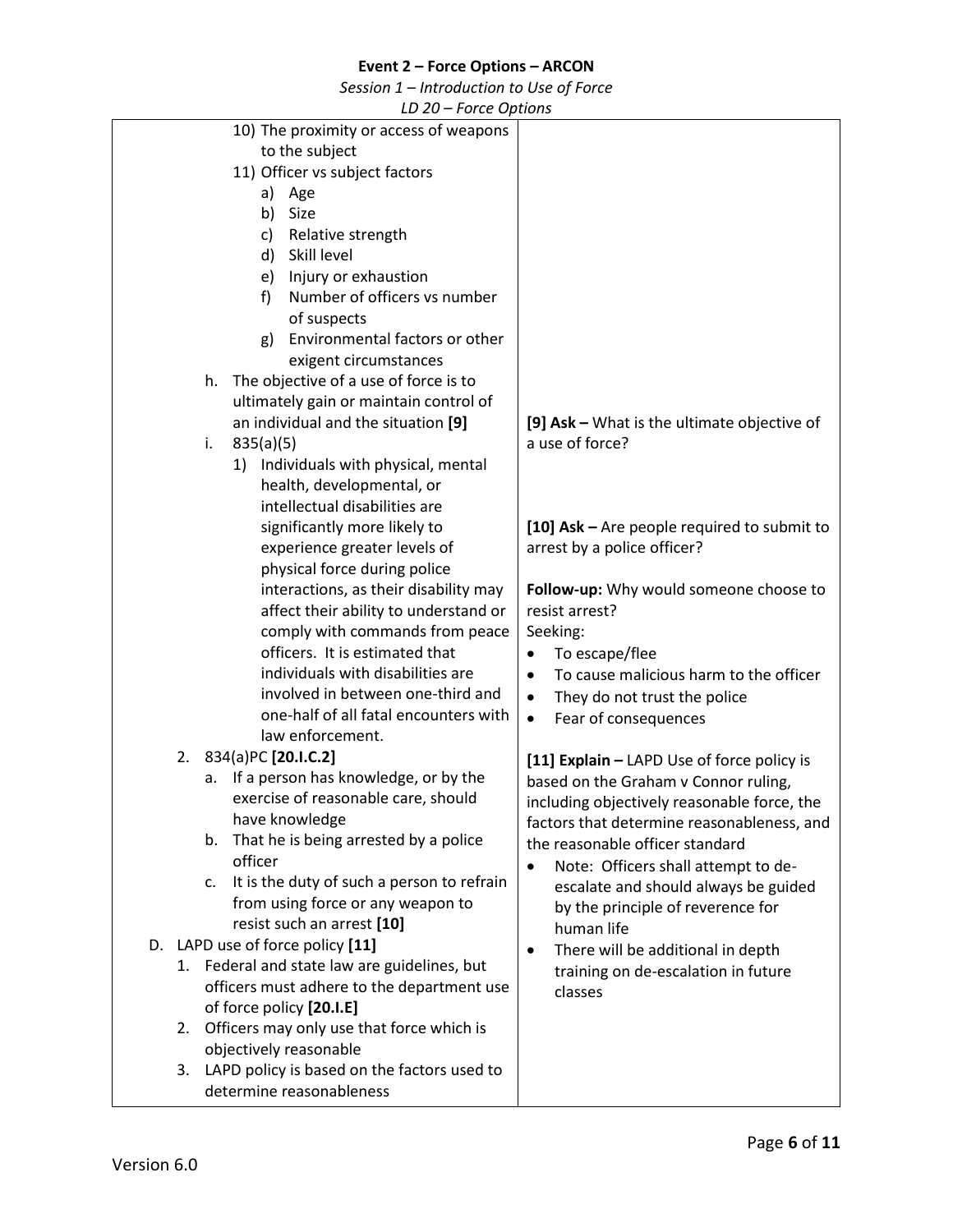*Session 1 – Introduction to Use of Force*

<span id="page-6-0"></span>

|    | LD 20 – Force Options                         |                                                   |
|----|-----------------------------------------------|---------------------------------------------------|
|    | 4. Officers must consider the totality of the |                                                   |
|    | circumstances when selecting a reasonable     |                                                   |
|    | force option                                  |                                                   |
| 5. | Officers are not required to choose the       |                                                   |
|    | "best" option, just a reasonable one          |                                                   |
| 6. | Officers shall attempt to control an incident |                                                   |
|    |                                               |                                                   |
|    | by using time, distance, communications,      |                                                   |
|    | and available resources to de-escalate the    |                                                   |
|    | situation, whenever it is safe and            |                                                   |
|    | reasonable to do so                           |                                                   |
| 7. | Training circle in use of force tactics       | [12] Show - LAPD use of force standard            |
|    | directive No. 1, 2009 [12]                    | poster board                                      |
|    | The circle is a training tool, not the<br>a.  | Explain that the LAPD use of force                |
|    | policy                                        | policy always judges force based on a             |
|    | The incident starts as soon as you get<br>b.  | specific set of facts, the totality of the        |
|    | the call                                      | circumstances, and objective                      |
|    | Assess<br>$C_{\star}$                         | reasonableness                                    |
|    | 1) While enroute                              | The use of force circle is simply a tool<br>٠     |
|    | 2) Upon arrival                               | to help visualize the policy                      |
|    | 3) When you enter a location or scene         | There are no specific categories for<br>$\bullet$ |
|    | Throughout the entire incident<br>4)          | when to use force, it must always be              |
|    | a) What are the surroundings?                 | based on the objectively reasonable               |
|    | What are the suspect's<br>b)                  |                                                   |
|    | actions?                                      | standard                                          |
|    |                                               | UOF situations are tense, uncertain,<br>$\bullet$ |
|    | What force options are<br>C)                  | and rapidly evolving - officers may               |
|    | reasonable?                                   | start at any level of force or move to            |
|    | Continually reevaluate the<br>d)              | any other level of force at any time              |
|    | suspect's actions and be                      | based on the totality of the                      |
|    | prepared to transition to the                 | circumstances                                     |
|    | appropriate force options                     |                                                   |
|    | d. Verbalize [20.III.E][13]                   |                                                   |
|    | 1) Give clear, direct commands                | [13] Ask - Why is it so important to              |
|    | It is important to communicate<br>2)          | verbalize and communicate clearly?                |
|    | with the subject before, during,              |                                                   |
|    | and after a use of force                      |                                                   |
|    | Ensure that you verbalize when<br>a)          |                                                   |
|    | appropriate and safe to do so,                |                                                   |
|    | such as when you are in a                     |                                                   |
|    | position of control                           |                                                   |
|    | b) You will learn many                        |                                                   |
|    | communication skills                          |                                                   |
|    | throughout your training that                 |                                                   |
|    | can aid you in a use of force                 |                                                   |
|    | Compliant                                     |                                                   |
|    | e.<br>f.                                      |                                                   |
|    | Resistant [14]                                |                                                   |
|    | 1) Passive                                    |                                                   |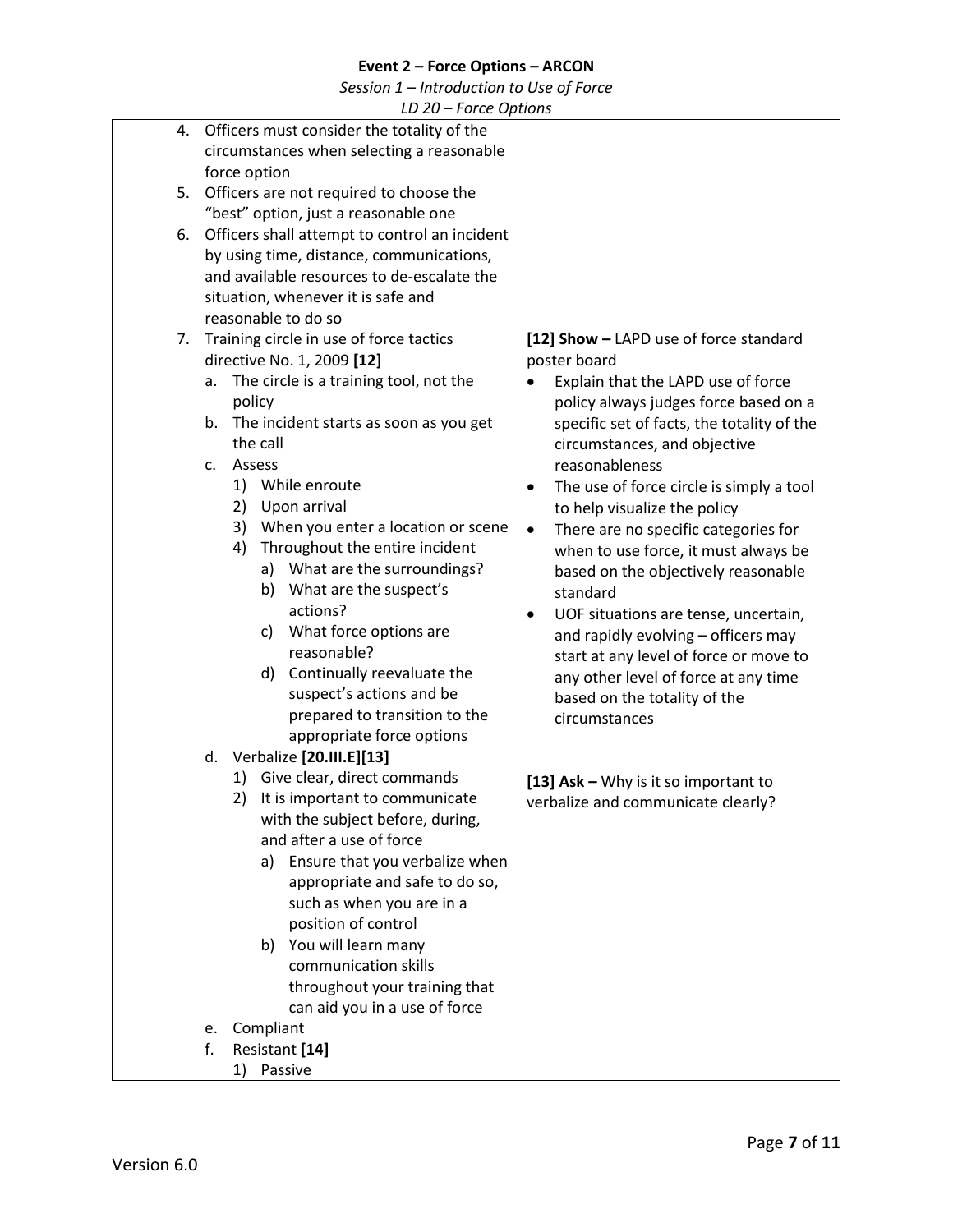*Session 1 – Introduction to Use of Force*

<span id="page-7-2"></span><span id="page-7-1"></span><span id="page-7-0"></span>

|    |    |    |              |            | LD 20 - Force Options                            |                                           |
|----|----|----|--------------|------------|--------------------------------------------------|-------------------------------------------|
|    |    |    |              | a)         | Does not respond to verbal                       | [14] Ask - What do you think is the       |
|    |    |    |              |            | commands                                         | difference between passive and active     |
|    |    |    |              |            | b) Offers no physical form of                    | resistance?                               |
|    |    |    |              |            | resistance                                       |                                           |
|    |    |    | 2)           | Active     |                                                  |                                           |
|    |    |    |              |            | a) Physically evasive movements                  |                                           |
|    |    |    |              |            | to defeat an officer's attempt                   |                                           |
|    |    |    |              |            | at control                                       |                                           |
|    |    |    |              |            | (1) Bracing                                      |                                           |
|    |    |    |              |            | (2) Tensing                                      |                                           |
|    |    |    |              |            | (3) Pulling away                                 |                                           |
|    |    |    |              |            | b) Verbally signaling an intention               |                                           |
|    |    |    |              |            | to avoid or prevent being taken                  |                                           |
|    |    |    |              |            | into custody                                     |                                           |
|    |    | g. |              | Assaultive |                                                  |                                           |
|    |    |    |              |            | 1) Aggressive                                    |                                           |
|    |    |    |              |            | 2) Combative                                     |                                           |
|    |    |    | 3)           |            | Attempting to or threatening to                  |                                           |
|    |    |    |              |            | assault the officer or another                   |                                           |
|    |    |    |              |            | person                                           |                                           |
|    |    |    | h. Fleeing   |            |                                                  |                                           |
|    |    | i. |              |            | Life threatening or threat of serious            |                                           |
|    |    |    |              |            | bodily injury                                    |                                           |
| Ε. |    |    |              |            | Force options overview [15]                      |                                           |
|    | 1. |    |              |            | Definition of force options [20.III.A]           |                                           |
|    |    | a. |              |            | Choices available to an officer when             | [15] Ask - What do you think we mean by   |
|    |    |    |              |            | using force                                      | the term force options?                   |
|    |    | b. |              |            | Objective of using force [20.III.B][16]          |                                           |
|    |    |    |              |            | 1) Overcome resistance                           |                                           |
|    |    |    | 2)           |            | Gain control of the individual and               | [16] Ask - What is the objective of using |
|    |    |    |              |            | the situation                                    | force?                                    |
|    | 2. |    |              |            | Officers must be able to justify their use of    |                                           |
|    |    |    |              |            | a force option compared to other available       |                                           |
|    |    |    | options      |            |                                                  |                                           |
|    |    |    |              |            | 3. LAPD force options available to officers [17] |                                           |
|    |    | a. |              |            | Control holds                                    |                                           |
|    |    |    | b. OC Spray  |            |                                                  | [17] Ask - What are the options available |
|    |    | c. | <b>TASER</b> |            |                                                  | you as LAPD officers?                     |
|    |    | d. |              |            | Bean bag shotgun                                 |                                           |
|    |    | e. |              |            | Takedowns                                        |                                           |
|    |    | f. |              |            | Impact weapons                                   |                                           |
|    |    | g. |              |            | Personal weapons                                 |                                           |
|    |    | h. |              |            | Ground control                                   |                                           |
|    |    | i. |              |            | Carotid restraint control hold                   |                                           |
|    |    | j. |              | Firearm    |                                                  |                                           |
|    | 4. |    |              |            | Training is essential [20.III.D][18]             |                                           |
|    |    |    |              |            |                                                  |                                           |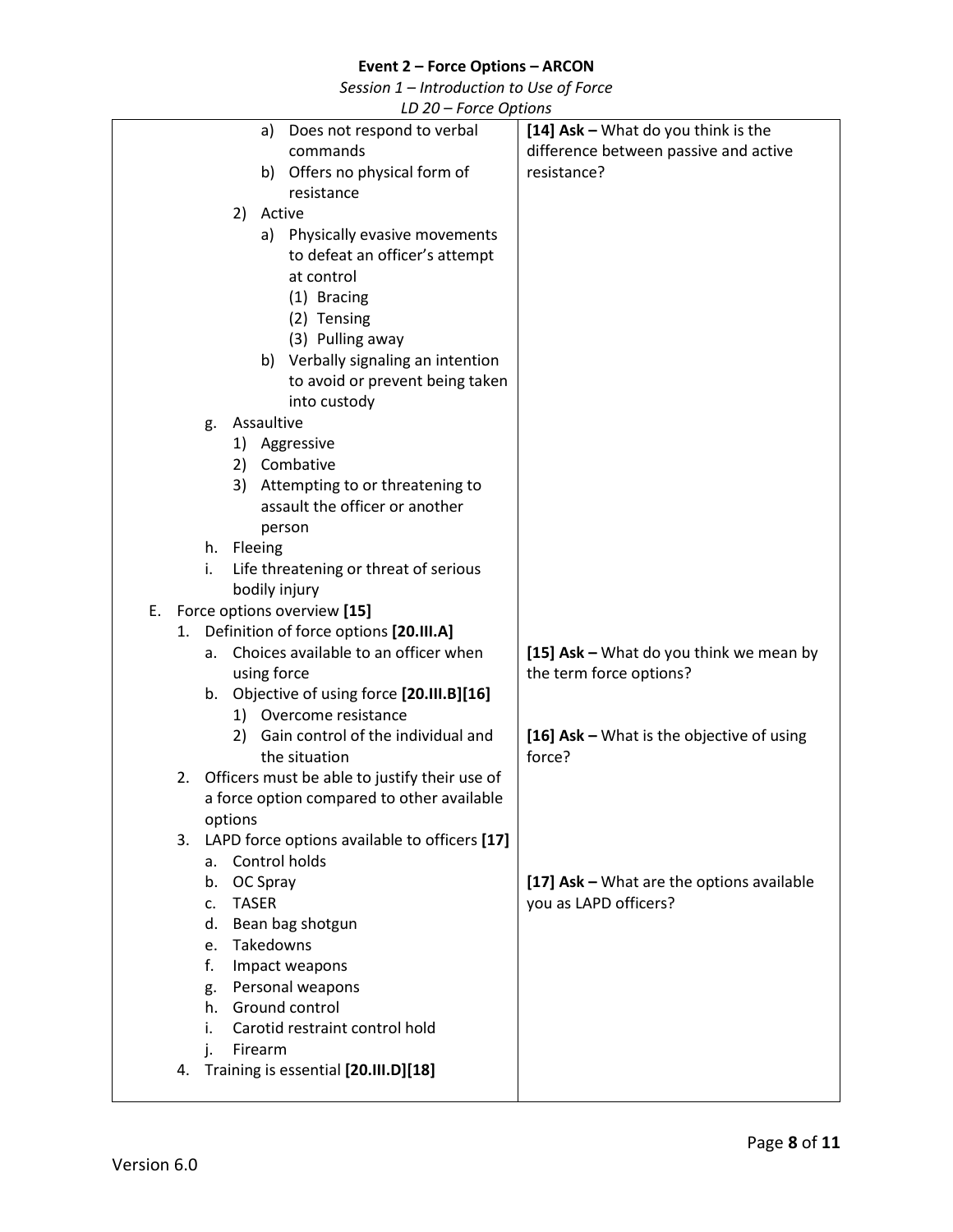*Session 1 – Introduction to Use of Force*

|    |             | LD 20 – FOILE OPHONS                        |                                                      |
|----|-------------|---------------------------------------------|------------------------------------------------------|
|    | а.          | Officers must continue training beyond      | [18] Ask - Why is regular, continuous                |
|    |             | the academy                                 | training in various force options so                 |
|    | b.          | Arrest and control skills are perishable    | important?                                           |
|    |             | and must be trained often                   |                                                      |
|    | c.          | Officers must be ready because they do      |                                                      |
|    |             | not know when they will be in a use of      |                                                      |
|    |             | force                                       |                                                      |
|    |             | d. Officers are required to respond to      |                                                      |
|    |             | dangerous situations                        |                                                      |
| F. |             | Tactical de-escalation                      |                                                      |
| 1. |             | Definition of tactical de-escalation [19]   |                                                      |
|    |             | a. The use of techniques                    | [19] Ask - What do you think the term                |
|    | b.          | To reduce the intensity of an encounter     | tactical de-escalation means?                        |
|    |             | with a suspect                              | Are you familiar with these techniques?<br>$\bullet$ |
|    | $C_{\star}$ | And enable an officer to have               | In what situations do you think de-<br>$\bullet$     |
|    |             | additional options                          | escalation would be helpful?                         |
|    | d.          | To gain voluntary compliance                |                                                      |
|    | e.          | Or mitigate the need to use a higher        |                                                      |
|    |             | level of force                              |                                                      |
|    | f.          | While maintaining control of the            |                                                      |
|    |             | situation                                   |                                                      |
| 2. |             | Officer safety considerations [20]          |                                                      |
|    | a.          | Tactical de-escalation does not require     | [20] Ask - What are some of the officer              |
|    |             | that an officer compromise his or her       | safety issues that you should consider               |
|    |             | safety                                      | when implementing tactical de-escalation             |
|    | b.          | Nor increase the risk of physical harm      | techniques?                                          |
|    |             | to the public                               |                                                      |
|    | c.          | De-escalation techniques should only        |                                                      |
|    |             | be used when it is safe and prudent to      |                                                      |
|    |             | do so                                       |                                                      |
| 3. |             | Using force does not equate to a failure of |                                                      |
|    |             | tactical de-escalation techniques [21]      |                                                      |
|    | а.          | In many circumstances, using decisive       | [21] Ask - Does using force mean that                |
|    |             | force quickly is the most effective         | tactical de-escalation techniques failed?            |
|    |             | technique to reduce the intensity of        |                                                      |
|    |             | the encounter and mitigate the need         |                                                      |
|    |             | for a higher level of force [22]            | [22] Ask - Can officers use decisive force to        |
|    | b.          | De-escalation means using good              | reduce the intensity of the encounter and            |
|    |             | tactics, but the suspect's mindset and      | mitigate the need for a higher level of              |
|    |             | subsequent behavior will determine if       | force? Explain.                                      |
|    |             | voluntary compliance can be gained          | Seeking: Yes, sometimes the best way to              |
|    |             | $[23]$                                      | de-escalate is to use decisive force quickly.        |
|    | c.          | In many circumstances, successful use       |                                                      |
|    |             | of de-escalation techniques will still      | [23] Ask - What factor best determines if            |
|    |             | result in a use of force                    | decisive force can be gained?                        |
|    | d.          | The use and success of tactical de-         | Seeking: The suspect's behavior                      |
|    |             | escalation techniques should be judged      |                                                      |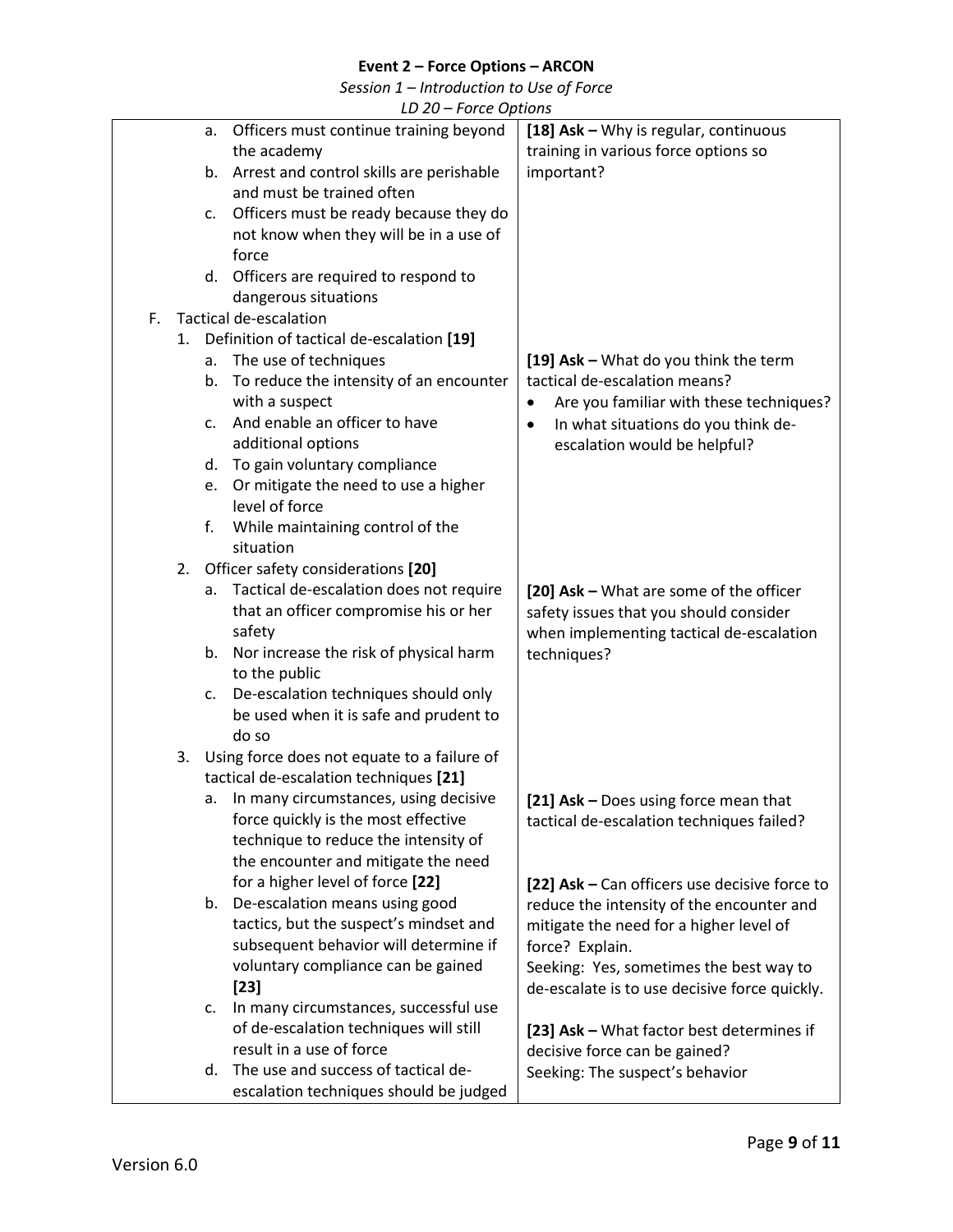*Session 1 – Introduction to Use of Force*

|    | LD ZU – FUILE OPHUIS                           |                                             |
|----|------------------------------------------------|---------------------------------------------|
|    | from the perspective of all parties            |                                             |
|    | involved, not just the suspect's               |                                             |
|    | 1) Victims or potential future victims         |                                             |
|    | 2) Officers                                    |                                             |
|    | 3) Community members/bystanders                |                                             |
|    |                                                |                                             |
|    | Even the perfect "textbook" application<br>e.  |                                             |
|    | of tactical de-escalation techniques           | [24] Ask – What are some examples of how    |
|    | may result in a use of force and injury        | the suspect's behavior may determine the    |
|    | to the suspect due to their behavior           | result of an incident, even when officers   |
|    | $[24]$                                         | perfectly apply tactical de-escalation      |
|    | 4. Purpose of de-escalation [25]               | techniques?                                 |
|    | a. Safely gain control                         |                                             |
|    |                                                |                                             |
|    | Resolve the situation<br>b.                    | [25] Ask - What is the purpose of de-       |
|    | Reverence for human life<br>c.                 | escalation?                                 |
|    | 1) Public                                      | Why is it important?<br>$\bullet$           |
|    | 2) Suspects                                    | What are the benefits?                      |
|    | 3) Victims                                     | What are the costs?                         |
|    | Officers<br>4)                                 |                                             |
|    | Increases the likelihood of safely and<br>d.   |                                             |
|    | successfully resolving a situation             |                                             |
|    |                                                |                                             |
|    | Managed and coordinated response<br>e.         |                                             |
|    | Includes the transition from one force<br>f.   |                                             |
|    | option to a lower level force option,          |                                             |
|    | thereby reducing the intensity of the          |                                             |
|    | encounter                                      |                                             |
|    | Build public trust<br>g.                       |                                             |
| 5. | Elements of de-escalation [26]                 |                                             |
|    |                                                | [26] Explain - P.A.T.R.O.L. acronym and     |
|    | Planning<br>a.                                 | each of the elements of de-escalation. Tell |
|    | Assessment<br>b.                               | the students that they will receive more in |
|    | <b>Time</b><br>C.                              | depth training on de-escalation in other    |
|    | d.<br>Redeployment and or containment          | classes.                                    |
|    | Other resources<br>e.                          |                                             |
|    | f.<br>Lines of communication                   |                                             |
|    | 6. De-escalation is not always a viable option |                                             |
|    |                                                | [27] Ask - What are some examples of        |
|    | $[27]$                                         | when de-escalation may not be a viable      |
|    | Tactical situations vary greatly<br>а.         | option?                                     |
|    | There is no single solution to resolving<br>b. |                                             |
|    | every incident                                 | [28] Ask - Why is it important to correctly |
|    | There are situations that cannot be de-<br>C.  | and accurate report and document a use of   |
|    | escalated                                      | force?                                      |
|    | d. The safety of all parties involved is of    | Follow-up:                                  |
|    | the highest priority                           |                                             |
|    |                                                | What are some of the possible negative      |
|    | G. Use of force reporting (Manual Volume 4,    | effects of incorrect or incomplete use      |
|    | Section 245.05)                                | of force reporting?                         |
| 1. | Importance of use of force reporting [28]      | Who could be affected by negligent use      |
|    | Thorough and accurate documentation<br>а.      | of force reporting?                         |
|    | For court purposes<br>1)                       |                                             |
|    |                                                |                                             |